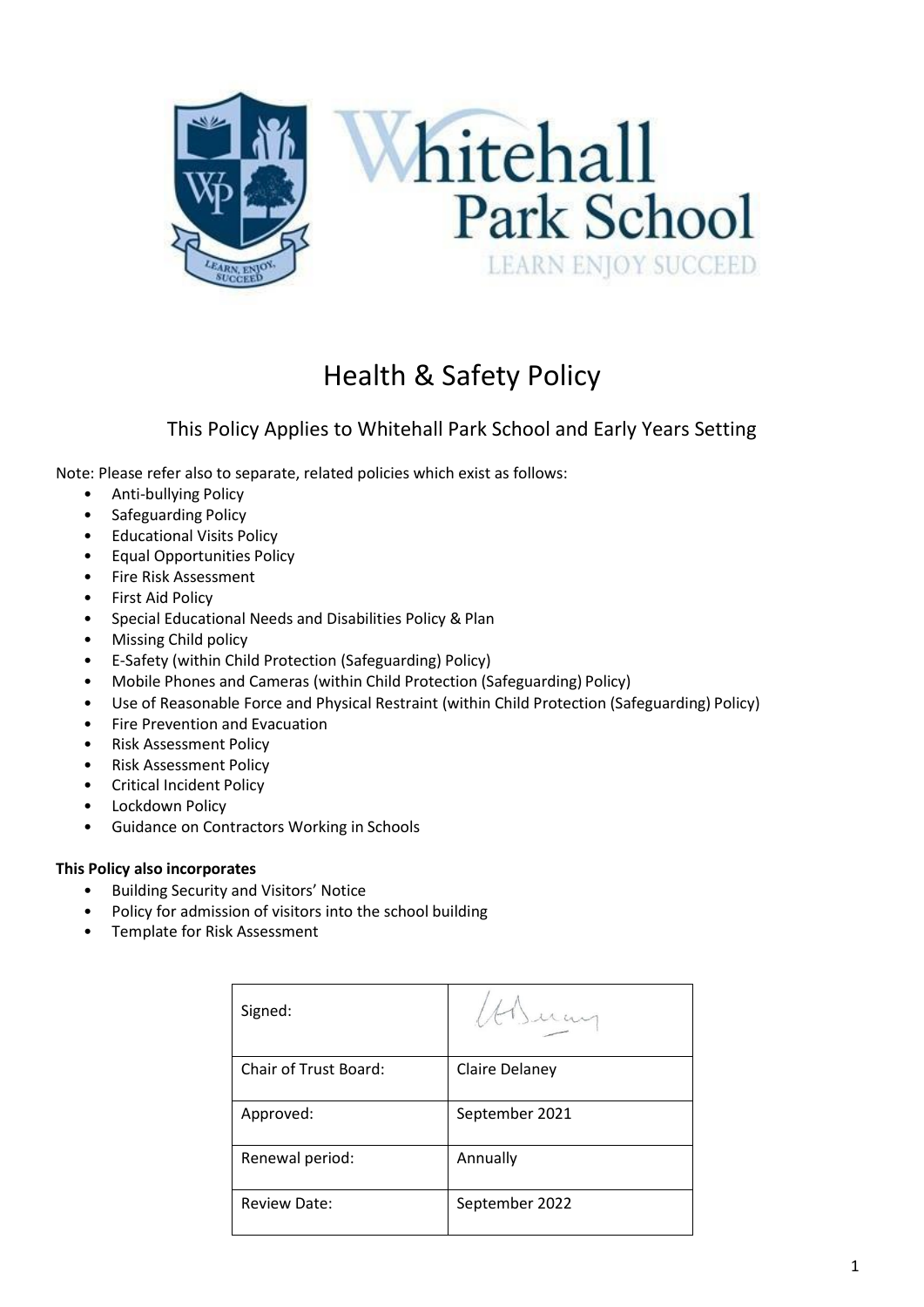## **Contents**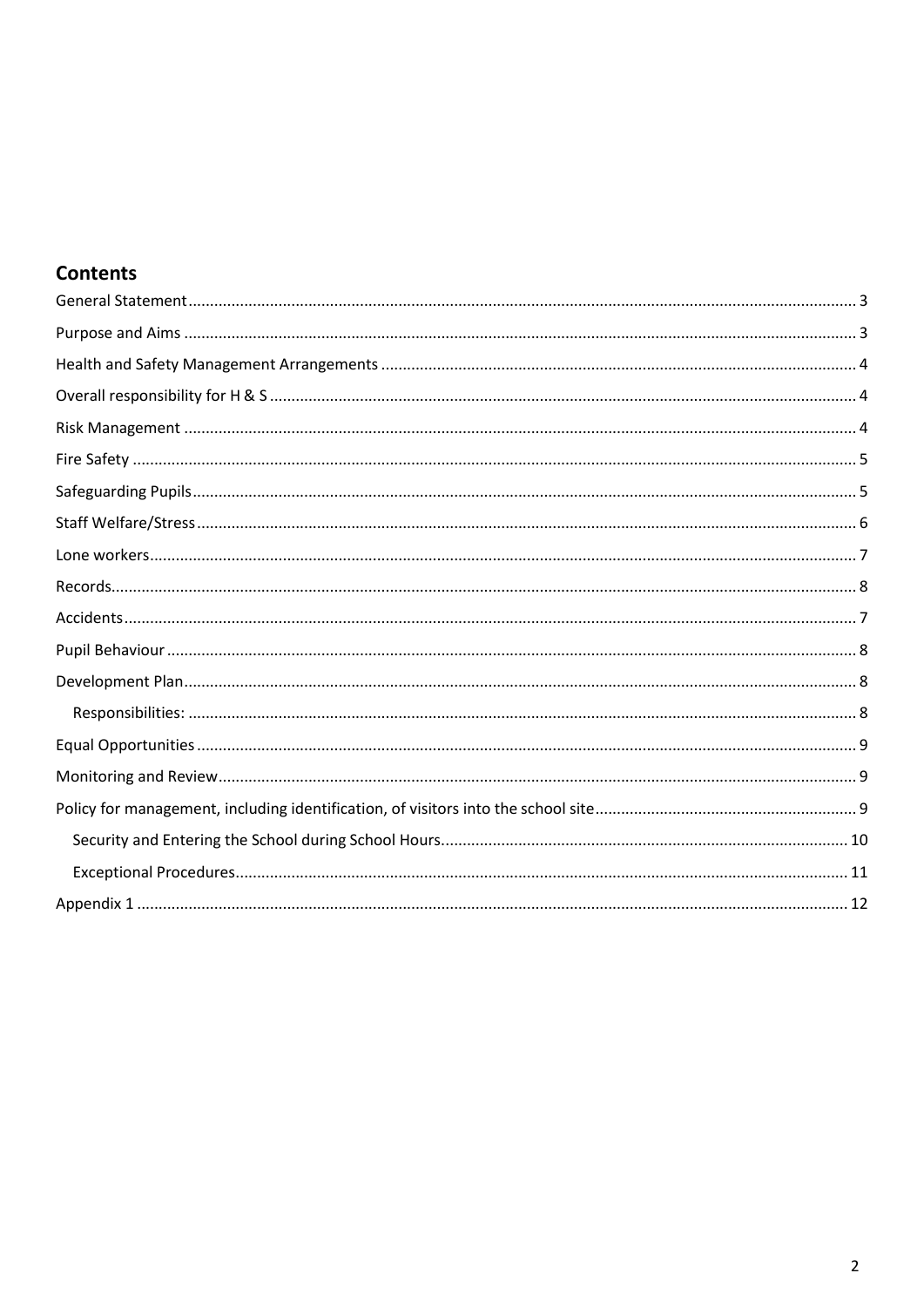# **WHITEHALL PARK SCHOOL Health and Safety Policy**

# <span id="page-2-2"></span><span id="page-2-0"></span>**General Statement**

Whitehall Park School Health and Safety Policy aims to ensure that, so far as is reasonably practicable:

- all employees are safeguarded in respect of health, safety and welfare whilst at work.
- all pupils and members of the public, including parents, visitors and contractors 'who enter school premises, are not exposed to any health and safety risks during the course of their business.
- no work is carried out by the school or contractors that is liable to expose employees, pupils or members of the public to hazards to health unless suitable and sufficient assessments of the risk are made and necessary measures to prevent or control the risk have been introduced;
- all contractors are able to demonstrate that they have suitable arrangements for securing proper health and safety, including, where necessary, a written statement of policy.

COVID-19 the DfE has issued non-statutory interim guidance to schools, colleges and other providers during the coronavirus outbreak. This guidance supports governing bodies, proprietors, senior leadership teams and staff in regard to Health and Safety within schools under adapted conditions. The school will consider where policy and process may be conducted differently when compared to business as usual.

### <span id="page-2-1"></span>**Purpose and Aims**

This school policy sets out the means by in which it will fulfil the school's requirements for a healthy and safe environment for pupils, staff and visitors.

#### **Whitehall Park School aims to:**

- Ensure that everything reasonably practicable will be done to safeguard pupils, staff and visitors.
- Make and keep under review relevant policies and procedures.
- Maintain a list of hazards within the school and keep this under review.
- Take immediate action where hazards are likely to turn into risks.
- Ensure that the school's health, safety and security arrangements are known and implemented.
- Provide relevant training in health and safety in relation to the roles and responsibilities of staff. For all staff, this will include training in;
	- o Risk assessment
	- o E-safety
	- o Fire evacuation procedures

#### **Members of staff are expected to:**

- Take reasonable precautions to safeguard the health and safety of themselves and others.
- Observe all health and safety rules and procedures as laid down by the school and use all health and safety equipment provided.
- Alert management to any potential hazard that they have noticed and report all accidents, incidents or near misses that have led, or may lead to, illness or damage.
- Ensure that no person uses a prescribed dangerous machine unless fully instructed as to the dangers and precautions to be observed and either have received sufficient training to work at the machine or are being supervised by someone with a thorough working knowledge and experience of the machine.
- No person under the age of eighteen will be allowed to dismantle or clean a prescribed dangerousmachine.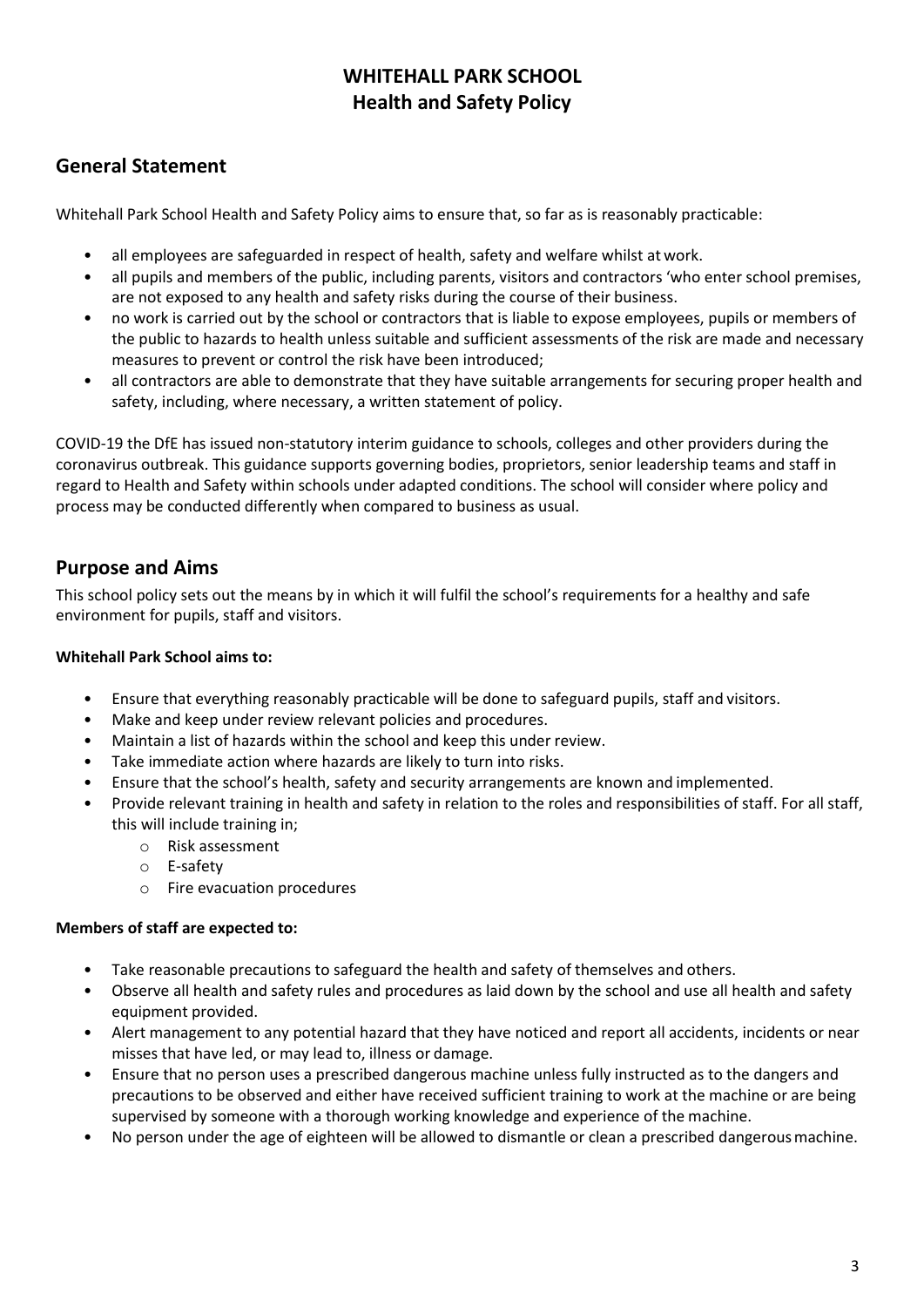## **Health and Safety Management Arrangements:**

The school has appointed a Health and Safety Committee to plan, monitor and evaluate the Health and Safety needs of the school. The actions necessary to ensure Health and Safety are recorded in formal meetings. The Premises Manager will immediately address and action any issues mentioned and will log any action that has taken place in the Health and Safety log book.

## **Overall responsibility for H & S**

- <span id="page-3-0"></span>Review of accidents/incidents, near misses
- Quality of risk assessment in school
- Monitor the currency of qualifications
- Review of fire drills and procedures
- Monitoring of H & S activity in school
- Daily checks in EYFS
- Science Lab/PE and Games
- Site manager's H & S tours
- Contractors
- Address items raised in staff meetings
- Policy and Procedure review
- Budget setting for any Health and Safety tests needed (ie. Fire risk assessment, PAT tests etc.) and monitoring
- <span id="page-3-1"></span>Quality of off-site visit planning

#### **Consultation arrangements**

Staff are able to raise any concerns relating to health and safety directly with the SLT or members of the school's Health and Safety Committee. Concerns relating to maintenance of premises, facilities and equipment can be recorded in the maintenance book or reported directly to the school office. Health and Safety is a regular item on the agenda of staff meetings and staff can use this as a forum to discuss concerns. The school's leadership will communicate information about Health and Safety to staff through staff meetings, briefings and INSET days, as well as by email. These occasions will also be used for health and safety training.

#### **Risk Management**

Health and safety will be regularly discussed at staff meetings, and minutes of any discussion and action to be taken, will be kept and passed to the school's Health and Safety Committee via the Health and Safety Co-ordinator (HSC). The Headteacher will ensure that generic risk assessments are made and kept under review. All staff will make assessments in areas they are responsible for, and will observe the risk controls that have been determined.

All members of staff undertake to inform the main office (registrar) of any potential risk as soon as they perceive it. Risk assessments have to be carried out by 'competent' persons. The Headteacher will determine the criteria for a 'competent' person, but assessing risks in classrooms and teaching lessons is within the competence of a trained teacher.

<span id="page-3-2"></span>All staff will use the school's risk assessment template (which can be obtained from the school office or staff handbook), as a means of assessing risks.

# **Fire Safety**

#### **All members of the School will:**

- Familiarise themselves with the school's fire safety procedures;
- Ensure that fire doors open as intended and that nothing impedes their opening;
- Ensure that any fire equipment for which they are responsible is properly maintained and checked periodically;
- Know any special fire precautions for equipment and materials that they use;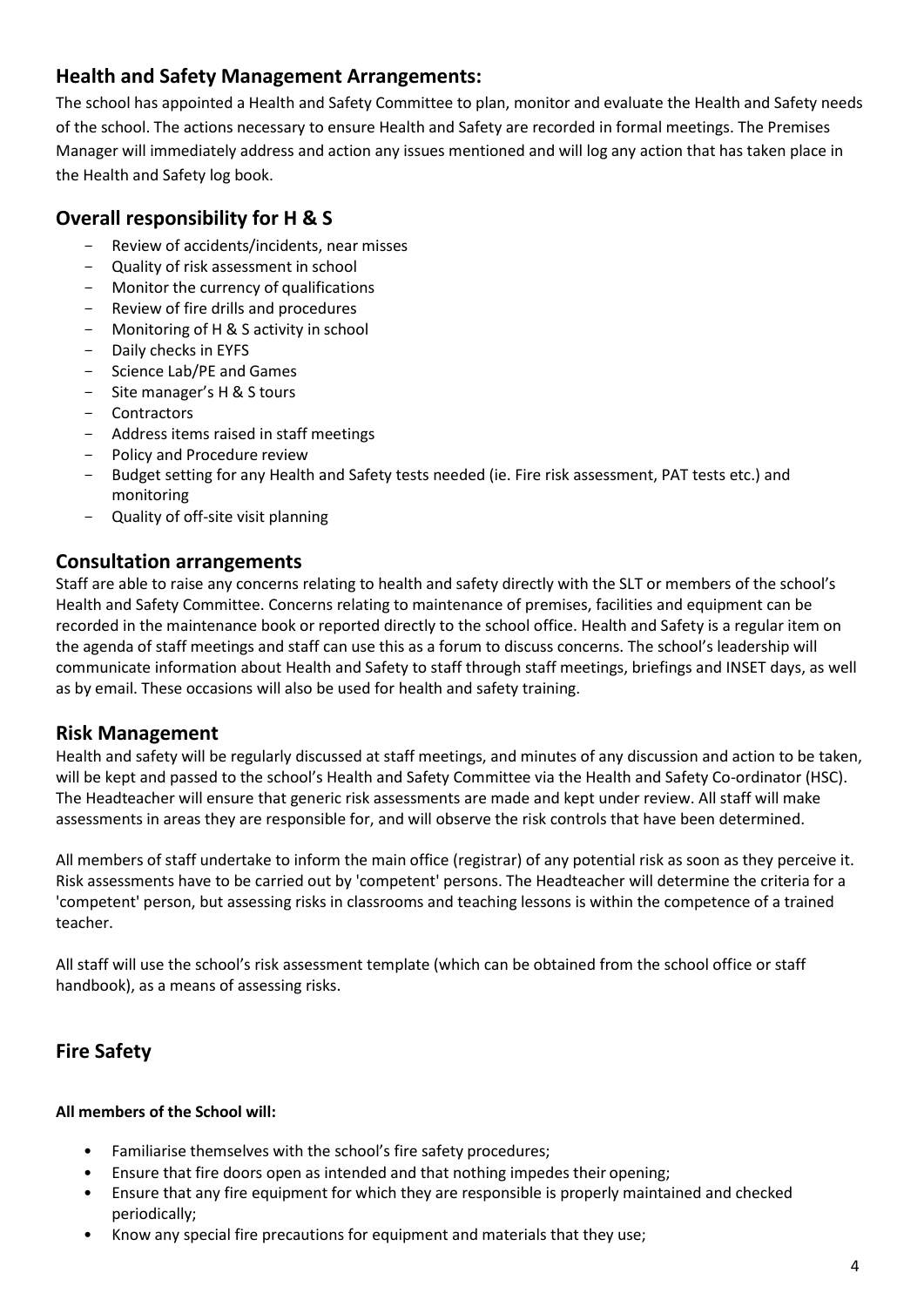- Check periodically that the fire notices are on display in their teaching areas;
- Ensure that pupils know the alarm and evacuation procedure and route from their areas to the assembly area;
- Keep a register of pupils present in each teaching period; and report to the Headteacher/main office any hazards likely to cause a fire.
- All staff have the responsibility for directing any visitors to the school to the assembly area in case of fire. Nevertheless, all staff must be aware that visitors will need to be properly supervised and directed.
- <span id="page-4-0"></span>• Training in action to be taken on hearing the fire alarm is provided by the school.

The Premises Manager will ensure that regular weekly fire alarm tests take place and that logs are kept up-to-date with all fire drills log and any helpful feedback occurring from it. A fire risk assessment will take place on an annual basis and any issues will be addressed immediately. Fire extinguishers will be refilled and tested on an annual basis and fire warden training will be renewed every three years.

### **On-site Vehicle Movement**

There is no vehicle movement on this site.

### **Working at height**

The school pays regard to the Working at Height Regulations (WAHR) 2005. Falls from height are one the biggest causes of death or major injury in the workplace. You are working at height if:

- You are working on a ladder or flat roof
- You could fall through a fragile surface.
- You could fall through an opening or hole in the floor.

Before working at height you must work through these simple steps:

● Avoid work at height where it is reasonably practicable to do so;

● Where work at height cannot be avoided, prevent falls using either an existing place of work that is already safe or the right type of equipment;  $\bullet$  Minimise the distance and consequences of a fall, by using the right type of equipment where the risk cannot be eliminated.

In practical terms, staff should not, for example, use furniture such as desks and chairs to gain height to put up displays etc. Correct equipment should be used, such as a kick-step or step ladder. At greater heights staff should call on the help of someone who has had appropriate working at height training.

The headteacher must make sure work is properly planned, supervised and carried out by competent people, including a risk assessment. This includes using the right type of equipment for working at height. Low-risk, relatively straightforward tasks will require less effort when it comes to planning. The school uses the step by step risk assessment flow chart provided by the HSE to evaluate risks:<http://www.hse.gov.uk/pubns/indg401.pdf>

Take a sensible, pragmatic approach when considering precautions for work at height. Factors to weigh up include the height of the task; the duration and frequency; and the condition of the surface being worked on. There will also be certain low-risk situations where common sense tells you no particular precautions are necessary.

#### **What do you need to consider when planning work at height?**

The following are all requirements in law that you need to consider when planning and undertaking work at height. You must:

- take account of weather conditions that could compromise workersafety;
- check that the place (e.g. a roof) where work at height is to be undertaken is safe. Each place where people will work at height needs to be checked every time, before use;
- stop materials or objects from falling or, if it is not reasonably practicable to prevent objects falling, take suitable and sufficient measures to make sure no one can be injured, e.g. use exclusion zones to keep people away or mesh on scaffold to stop materials such as bricks falling off;
- store materials and objects safely so they won't cause injury if they are disturbed or collapse;

● Plan for emergencies and rescue, e.g. agree a set procedure for evacuation. Think about foreseeable situations and make sure employees know the emergency procedures. Don't just rely entirely on the emergency services for rescue in your plan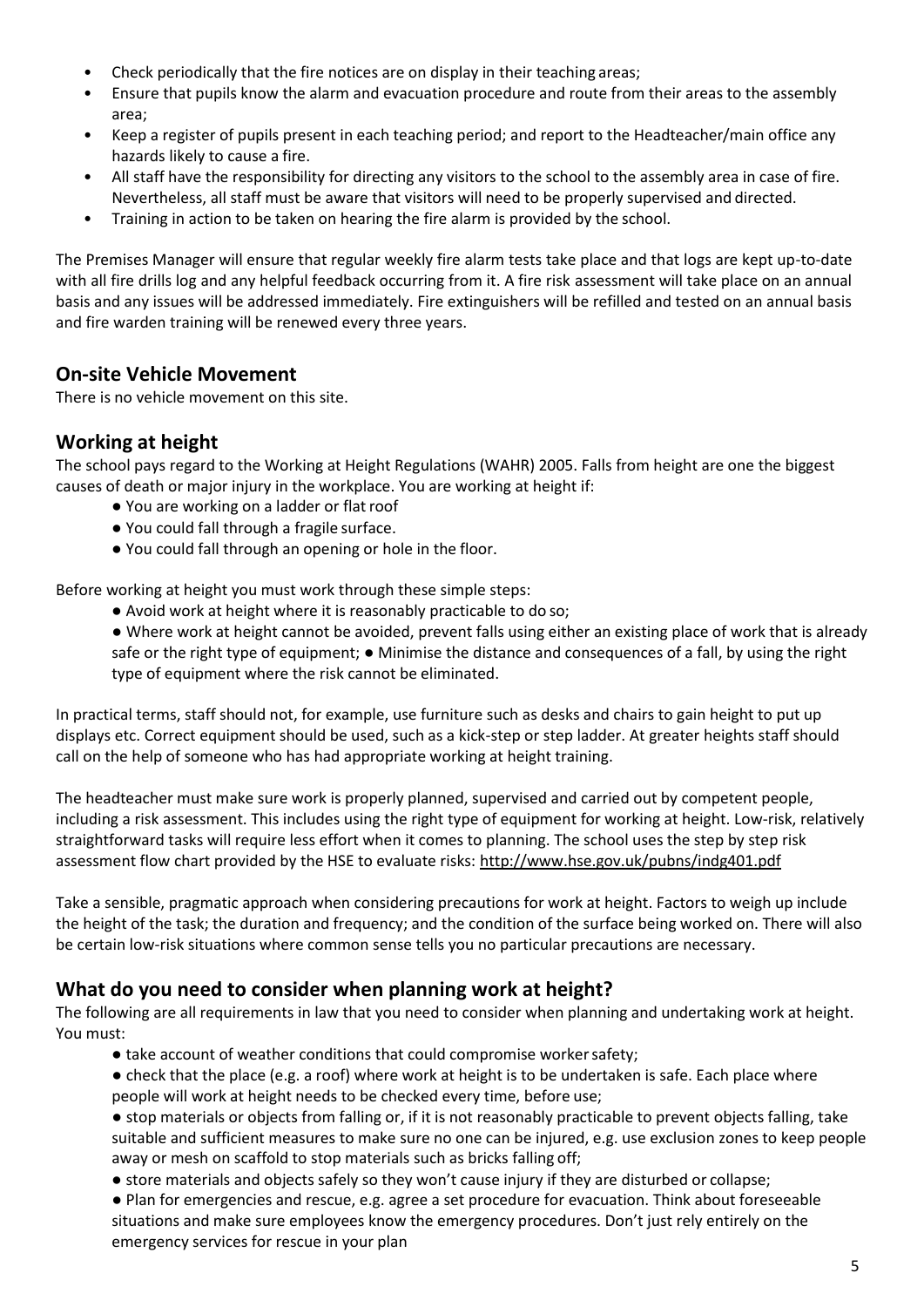# **Manual Handling, Slips and Trips**

Staff receive guidance on appropriate manual handling. Heavy or bulky items should be moved only by staff who have had appropriate training, which may be a site manager or maintenance staff. At all times appropriate equipment, such as a trolley, should be used to move heavy or bulky items. As serious injury, especially to the back, can result from incorrect lifting, staff should familiarise themselves with the correct method of lifting heavy or bulky objects.

Procedures are in place to reduce the risk of injury from slips and trips. The regular Health and Safety tours of the school include a consideration of potential risk of slips and trips, including the checking of external fire escapes. Appropriate signage is put in place to designate wet floors, particularly after cleaning or spillages, and, where necessary, pupils and staff will be directed to use an alternative route. The school ensures appropriate procedures to maintain, so far as is possible, safe movement around the school grounds in times or snowy or icy weather. This includes;

- A communication protocol to inform parents and pupils on occasions when the school has to close due to adverse weather conditions
- Designated responsibilities for appropriate clearing and salting/gritting of circulation routes
- Cordoning off/putting out of bounds any areas of the grounds deemed to pose an unacceptable risk ofinjury
- Consideration of whether any activities or events need to be postponed, cancelled or amended due to weather conditions.
- HSE guidance on manual handling can be found here: <http://www.hse.gov.uk/pubns/indg143.pdf>
- HSE guidance on manual slips and trips can be found here: <http://www.hse.gov.uk/pubns/indg225.pdf>
- HSE guidance on the use of ladders can be found here: <http://www.hse.gov.uk/pubns/indg455.htm>

The school also has an "adverse weather" policy in place and staff will be briefed accordingly by the Premises Manager if the site becomes hazardous in case of snow or icy conditions.

### **Safeguarding Pupils**

All staff must be aware of their duty to note and report any suspicions that a pupil might (however remotely) be subject to some abuse. The school will provide periodic training in the requirements for safeguarding pupils and in recognising potential problems. Any suspicions should be reported immediately to the school's Designated Safeguarding Lead and her Deputy Designated Safeguarding Leads

Teaching staff are expected to teach risk management to pupils according to the National Curriculum requirements in their subject, and any requirements the school may have.

### <span id="page-5-0"></span>**Staff Welfare/Stress**

Staff are expected to be concerned for their own health and for the welfare of their colleagues and to provide support for each other. Staff who feel under stress that is more than the normal expected stress of working in the school should report this initially in confidence to the Deputy Head (or the member of the Leadership Team with responsibility for staff welfare.) Staff are also expected to report in confidence any concerns they may have about another member of staff's state of health. Information on Occupational Health can be found in the BPET Sickness Absence Policy.

#### <span id="page-5-1"></span>**Lone workers**

When a member of staff is working alone in the school he/she should ensure that the school's procedure for signing in and communication are observed.

The HSE guidance on lone working can be found here:<http://www.hse.gov.uk/pubns/indg73.htm>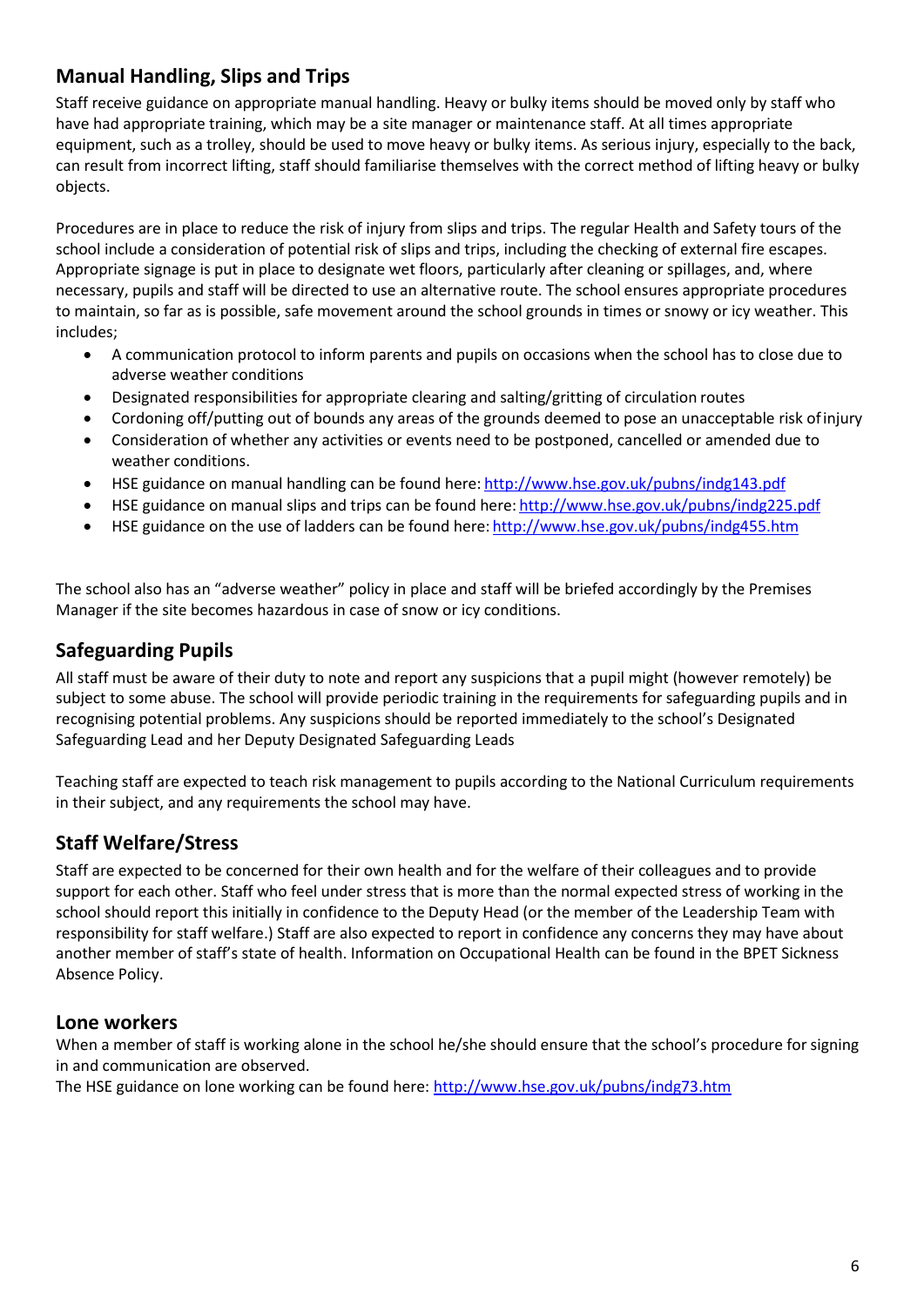# <span id="page-6-0"></span>**Management of Asbestos**

There is no asbestos on the school site

# **Control of Substances Hazardous to Health (COSHH)**

The school is vigilant in relation to requirements for the management of hazardous substances, this includes safe storage of substances and ensuring contractors and staff are aware of their obligations. Data sheets are stored in the same location as the chemicals.

### **Maintenance of Plant and Equipment**

The school has appropriate arrangements to ensure maintenance and servicing of plan and equipment, including the maintenance of appropriate records. This includes

- periodic testing of electrical appliances (PAT testing). The school's electrical items and also any belonging to staff or pupils and used in school are subject to this testing regime. Further useful information on PAT testing can be found here: <https://surreyfire.co.uk/pat-testing-explained/>.
- Ensuring Fixed Wire Test is carried out every 5 years and actions taken to address any issues

#### **Minibuses**

The school follows the DfE guidance "Driving School Minibuses: Advice for Schools and Local Authorities (2013)" in relation to the use of school minibuses and the selection and qualifications of those entitled to drive them. The guidance can be found here: [https://www.gov.uk/government/publications/driving-school-minibuses-advice](https://www.gov.uk/government/publications/driving-school-minibuses-advice-for-schools-and-local-authorities)[for-schools-and-local-authorities](https://www.gov.uk/government/publications/driving-school-minibuses-advice-for-schools-and-local-authorities)

### **Display Screen Equipment (DSE)**

Incorrect use of DSE or poorly designed workstations or work environments can lead to pain in necks, shoulders, backs, arms, wrists and hands as well as fatigue and eye strain. The causes may not always be obvious. Health and Safety regulations relating to DSE apply to workers who use this equipment for an hour or more at a time. The school provides a work place assessment for staff to whom this applies and enables staff to undertake training and information as required. Particular care should be taken in respect of staff who are pregnant or have epilepsy.

Further guidance on working with display screen equipment can be found here: [http://www.hse.gov.uk/pubns/indg36.htm.](http://www.hse.gov.uk/pubns/indg36.htm) Guidance on undertaking a DSE assessment can be found here:<http://www.hse.gov.uk/msd/dse/assessment.htm>

### **Glazing**

In accordance with Health and Safety advice, the school undertakes and regularly reviews a glazing risk assessment. Action points arising from the risk assessment are undertaken with appropriate consideration.

#### **Records**

Appropriate records of risk management events and issues will be kept by the school office and will be periodically inspected by the school Health and Safety Co-ordinator (HSC), who will report on such matters at each Health and Safety Committee meeting.

Details of the school's RIDDOR reporting process can be found in the First Aid Policy.

### <span id="page-6-1"></span>**Accidents**

All accidents involving staff and pupils MUST be recorded. Staff who are unsure about the system must seek advice from the main office. The Lead First Aider, will monitor the accident book regularly, looking particularly for patterns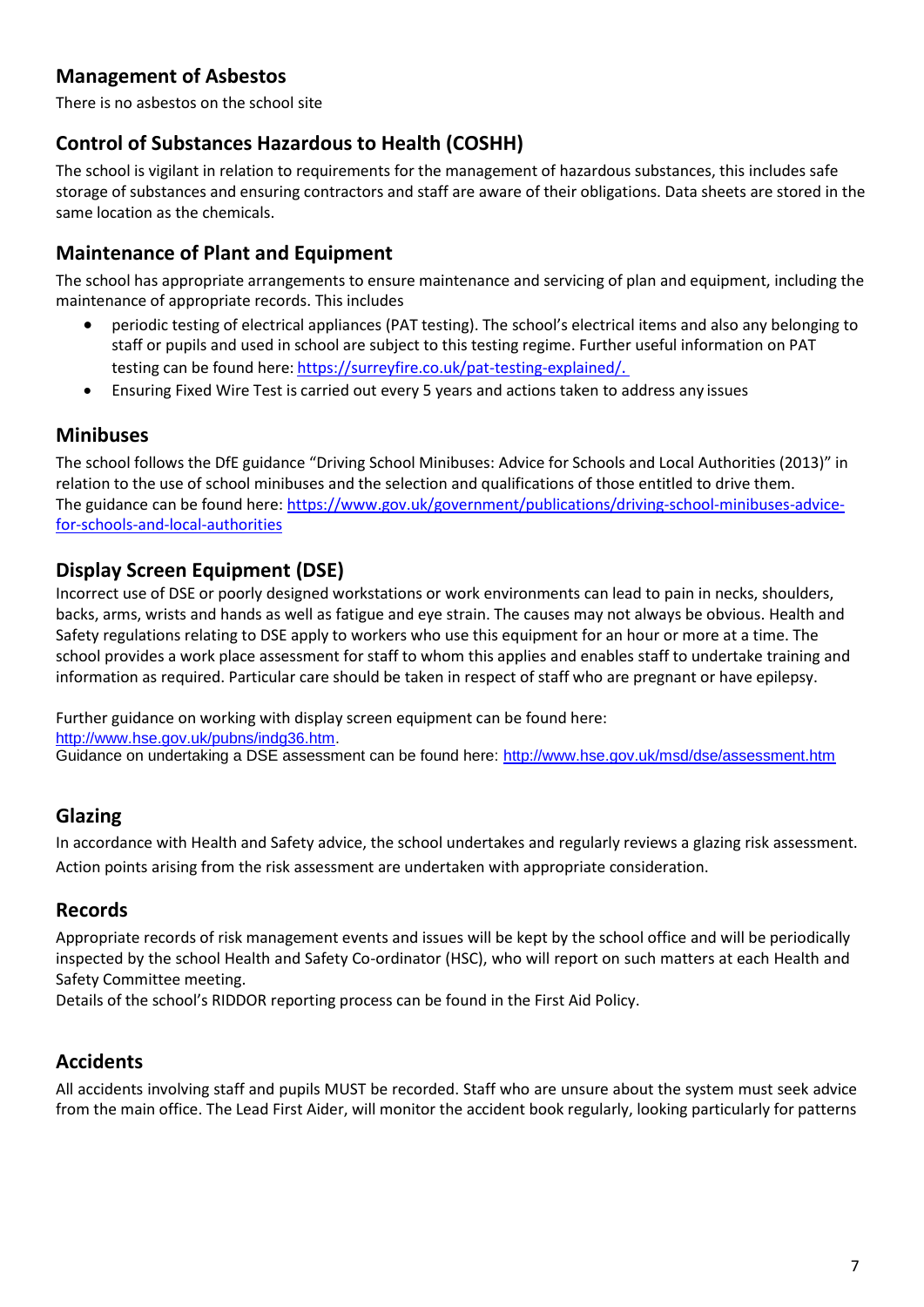and trends and will report on the school's accident record and other matters of first aid at each Health and Safety Committee meeting.

#### <span id="page-7-0"></span>**Pupil Behaviour**

<span id="page-7-1"></span>Pupil misbehaviour is one of the greatest risks to health and safety in any school. All staff have a common law and contractual duty to maintain good behaviour of pupils and to safeguard their health and safety. Staff must know the school rules that are designed to ensure pupil safety and to participate in ensuring that the rules are obeyed.

### **Status Review**

The School will contribute to the Operations Team annual health and safety status review which is scheduled to take place during the Spring term.

### **Development Plan**

The development of health, safety and security within the school will be part of the School's Development Plan as appropriate.

#### <span id="page-7-2"></span>**Responsibilities:**

#### **Governance of Bellevue Place Education Trust**

Overall responsibility for Health and Safety rests with Central Trust Team on behalf of the BPET Board. The BPET Boards effective oversight of the school's Health and Safety is facilitated through regular routines and reporting mechanisms, which include:

- Regular visits to the school by members of the Central Trust Team and their strategies to maintain an up-todate understanding of regulatory requirements
- An annual in-school review of regulations and compliance by the safeguarding and compliance auditor
- The Central Trust Team annual review of safeguarding
- The schools' reporting to and access to information through the termly Governance meetings and the group's Heads' Management meetings
- On-going access via email and telephone to the Chief Operating Officer, for consultation on regulatory and health and safety matters
- Governance oversight of the school's Self Evaluation documentation and School Development Plan

#### **The Head teacher in conjunction with other staff members**

- Is responsible with the Health and Safety Co-ordinator for the implementation and operation of the policy as it affects their areas of responsibility;
- will familiarise herself with the school's Health and Safety Policy and all regulations and codes of practice relevant to the work in their areas of responsibilities;
- will set up and implement safe methods of work;
- will apply effectively all relevant health and safety regulations, rules procedures and codes of practice;
- will instruct all staff, pupils and others under her jurisdiction in safe working practices;
- will carry out regular safety inspections of their areas and keep records of those inspections;
- will ensure that risk assessments are carried out on any relevant risk and effective measures are taken to control those risks;
- will ensure that all plant machinery and equipment is adequately guarded, is in good and safe working order, and that all reasonably practicable steps are taken to prevent unauthorised or improper use;
- will make available appropriate protective clothing and equipment, first aid and fire appliances;
- will ensure that toxic hazardous and highly flammable substances are correctly used stored and labelled;
- will provide appropriate health and safety information to relevant persons; and
- will report any health and safety concerns to the Health and Safety Coordinator and Health and Safety Committee.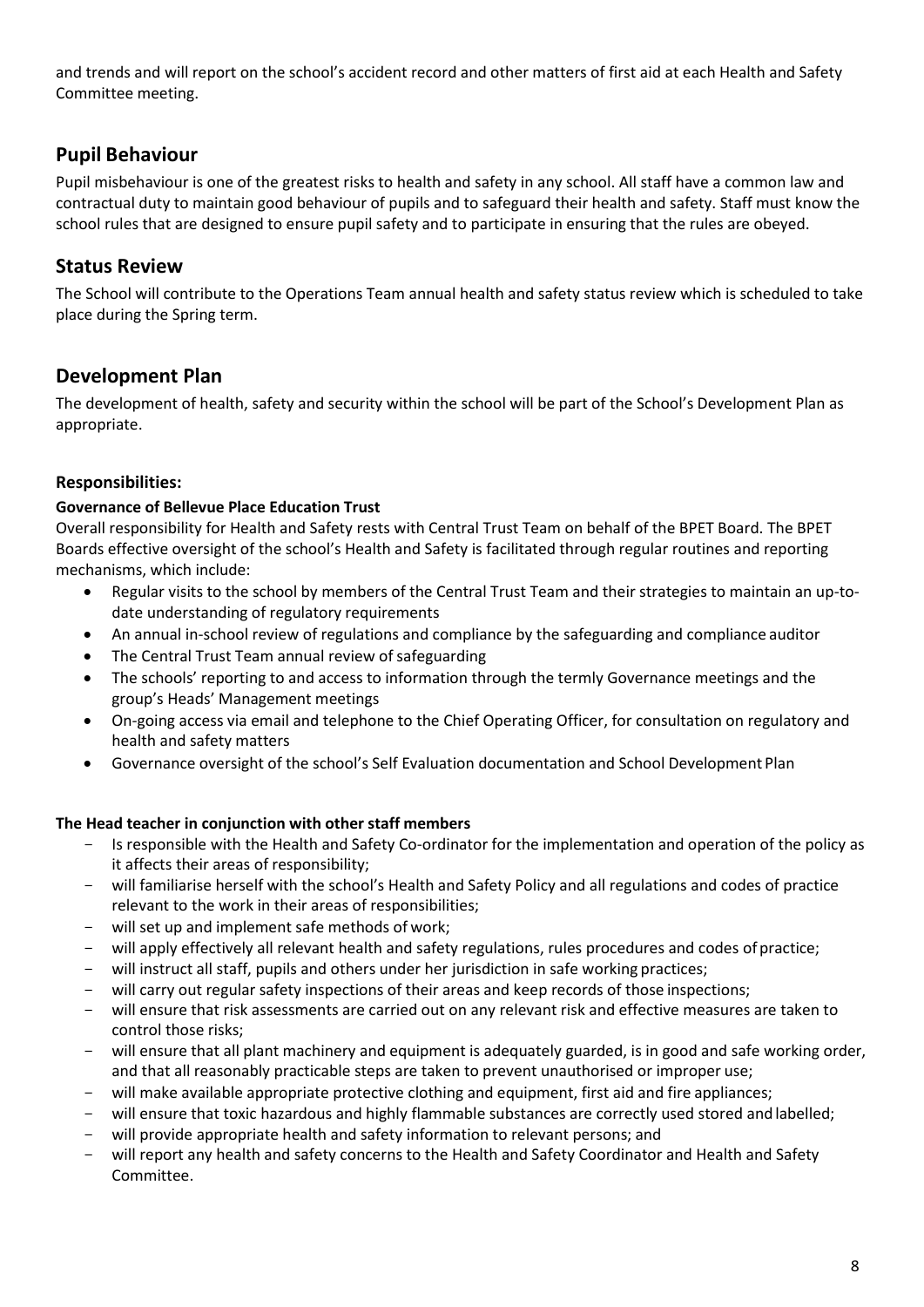#### **All Members of staff will:**

- be responsible to the Head teacher for the implementation and operation of the policy as it affects their areas of responsibility;
- familiarise themselves with the school's Health and Safety Policy and all regulations and codes of practice relevant to the work in their areas of responsibility;
- assist the Head teacher in ensuring that the school environment and practices are as safe as is reasonably practicable;
- set up and implement safe methods of work;
- apply effectively all relevant health and safety regulations, rules, procedures and codes of practice;
- instruct all staff, pupils and others under their jurisdiction in safe working practices (including fire safety);
- carry out regular safety inspections of their areas and keep records of those inspections;
- ensure that risk assessments are carried out on any relevant risk and effective measures are taken to control those risks;
- ensure that all plant machinery and equipment is adequately guarded, is in good and safe working order, and that all reasonably practicable steps are taken to prevent unauthorised or improper use;
- use appropriate protective clothing and equipment, first aid and fire appliances;
- ensure that toxic, hazardous and highly flammable substances are correctly used stored and labelled;
- provide appropriate health and safety information to relevant persons;
- keep up-to-date with developments in their particular field of work; and report any health and safety concerns to the Health and Safety Committee via the Health and Safety Co-ordinator.

#### **Equal Opportunities**

In implementing this policy all staff must ensure that the school's policy on non-discrimination and equal opportunities is taken into account. For further information, please refer to separate Equal Opportunities policy.

#### <span id="page-8-0"></span>**Monitoring and Review**

The Head teacher will monitor the progress of the policy. The HSC will liaise with the Head and report to the Health and Safety Committee to ensure that it remains in line with school policies. Twice a year, the governor in charge of Health and Safety will complete a Health and Safety link visit. A compliance and regulations visit will also take place once a year and will be conducted by one of our BPPET consultant.

#### <span id="page-8-1"></span>**Policy for management, including identification, of visitors into the school site**

Reference should also be made to the BPET Guidance on contractors working in schools

#### **Aim**

To ensure the safety of pupils, staff and other adults and young people on the premises.

The standard procedure is for all visitors to enter by the main entrance and to enter their details (name, time of arrival and purpose of visit) in the visitors' book located at the main office. The school secretary, as admitting adult, will take responsibility for the visitor when she is on duty. At other times the Head teacher (or delegated assistant in her absence) is primarily responsible as 'admitting adult'. The Head teacher will designate a member of staff to act as admitting adult at times when she knows that the school office staff are unavailable. At no time will pupils be given responsibility for admitting visitors, although they may assist a member of staff in doing so.

Any member of staff admitting a visitor through any other door is personally responsible for ensuring that the visitor's details are recorded in the visitors' book.

Particular attention must be paid to this rule if the visitor is not personally known to the member of staff. Staff may enter details for a visitor if they know the visitor.

Unless the admitting adult recognises the visitor and knows his/her business at the school, he or she will establish: i. The identity of the visitor (if appropriate by asking for an identification document);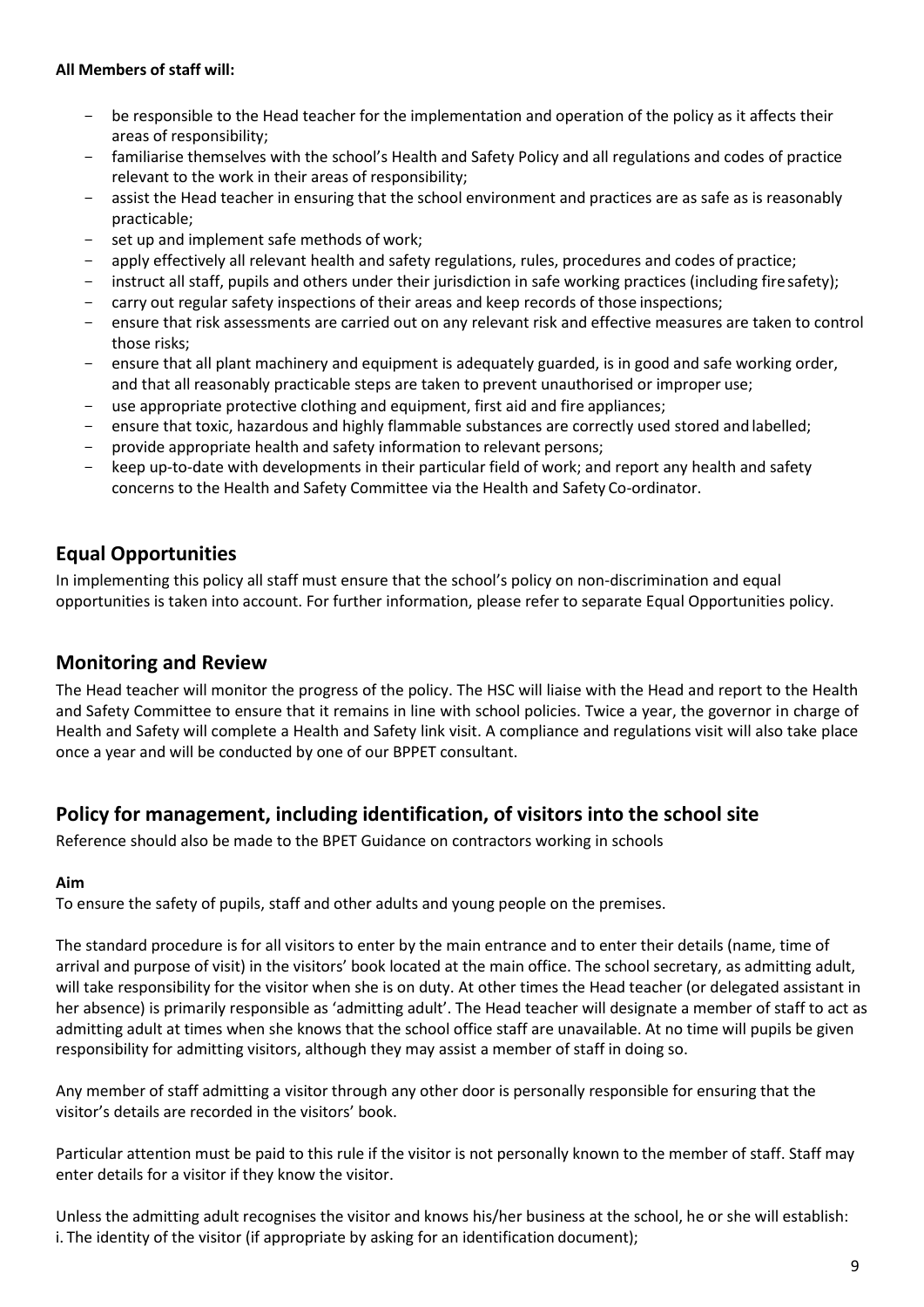- if the visitor is working on site they should provide evidence of address and official photographic identity (passport, driving licence, work issue card) on or before their first day of work
- if the visitor is a volunteer previously unknown to the school, who will have supervised access to the children they should provide an acceptable form of identification

ii. The purpose of the visit before admitting the visitor to the school and will ensure that the visitor enters adequate visitor details in the visitors' book and take that visitor to the person they are visiting.

If in any doubt about the visitor, he or she must ask the visitor to wait outside the front door, ensuring it is secured and inform the office, deputy head or Head teacher immediately.

Office staff will check the visitors' book during the lunch break and at the end of the school day to establish that all visitors entered in the book have a time of departure against their name, or (if not) that they have not yet left the school. Staff will note in the book details of any visitor where no time of departure has been recorded or for whom no details have previously been entered.

In the event of an emergency evacuation of the premises, a member of the office staff will take the visitors' book to the assembly point in order to conduct a roll call of visitors still on site.

It is the duty of any member of staff to report to the Head teacher the presence in the school building or grounds of any person of whom they are suspicious, giving the best description which they can of any such person. The Head teacher will keep a written record of such reports and details and will decide on appropriate action (which may include reporting to all other schools, the LEA, the police and alerting all staff).

The Head teacher is responsible for ensuring that the procedures in this policy are followed by all staff. On behalf of the BPET Trust, the Regulation & Compliance Auditor will monitor the carrying out of this policy at least once a year.

#### <span id="page-9-0"></span>**Security and Entering the School during School Hours.**

Any person arriving at the school for entry will be either;

- i) let in by the secretary having been appropriately identified or
- ii) Admitted by a member of staff who will identify the person and escort them to the main office.

All visitors must be directed to the main office.

All visitors must be required to sign in on the Inventory system, name, time in and out and reason for visit. Visitors, with a pictures, are required to wear a badge to confirm their identity and that they have authorisation to be on the premises. The school uses a system of colour-coded lanyards to indicate the extent to which a visitor needs to be supervised. This coding is explained to staff and pupils, who also have instructions on how to respond should an unauthorised or unsupervised person be identified on site.

The school will ensure that, in so far as is possible, the security of the grounds and premises is maintained. In addition to the procedures for the admission and supervision of visitors, already noted, this includes;

- ensuring that the school's perimeter provides appropriate measures to limit unlawful entry and pupilegress
- ensuring that gates, doors and other points of entry and exit are locked and/or monitored as appropriate
- having sufficient members of staff on duty at times of pupils' arrival and departure
- ensuring appropriate external lighting for safe entry and exit in hours of darkness
- Changing door codes at regular intervals or when a code is known or suspected to be known by an unauthorised person.

The DfE produced draft guidance for schools on security in November 2018. This provides useful information and links for further advice and support.

The DfE in N. Ireland produces a useful security survey and risk assessment for schools[: https://www.education](https://www.education-ni.gov.uk/sites/default/files/publications/de/security-risk-assessment.pdf)[ni.gov.uk/sites/default/files/publications/de/security-risk-assessment.pdf](https://www.education-ni.gov.uk/sites/default/files/publications/de/security-risk-assessment.pdf)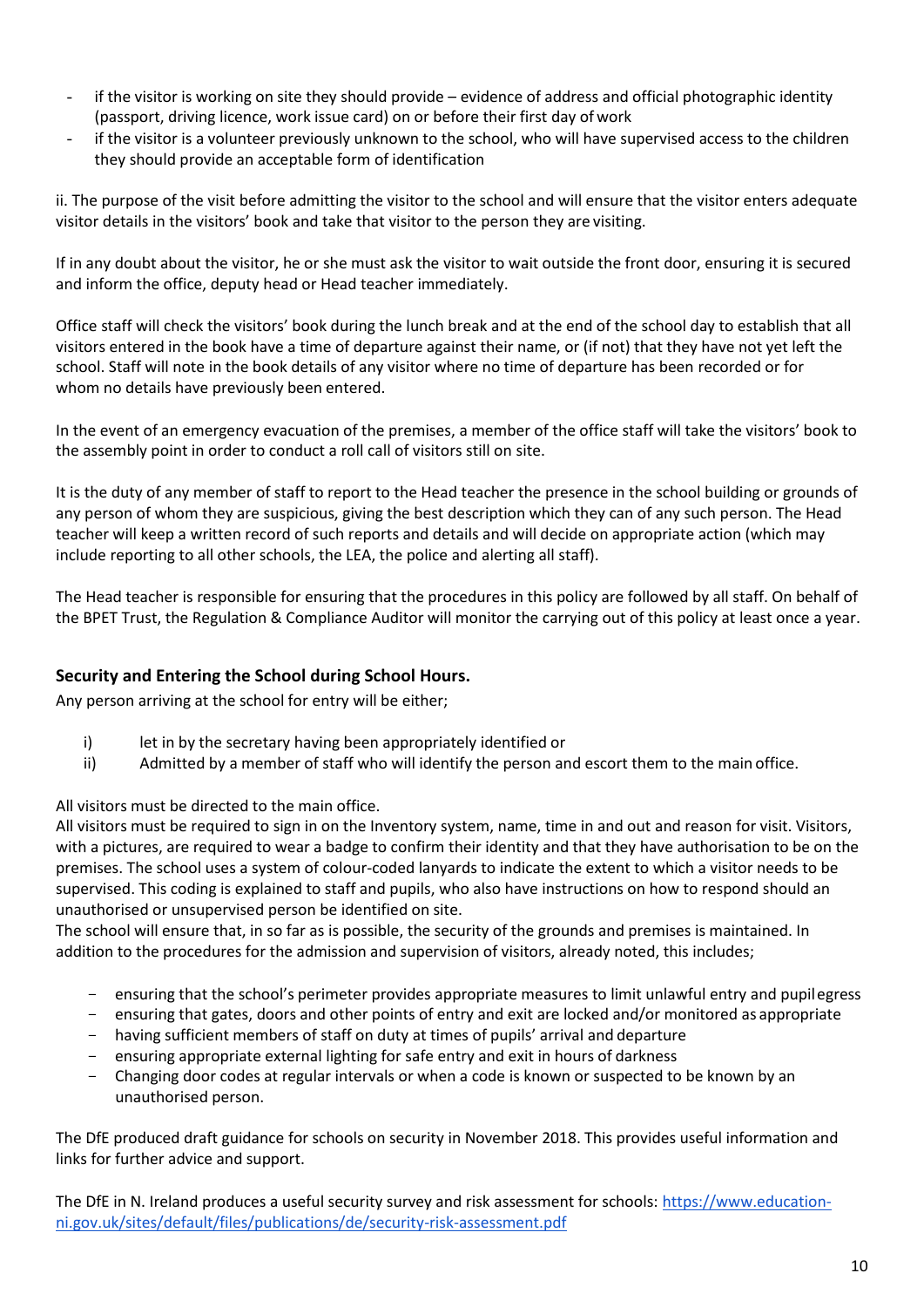#### <span id="page-10-0"></span>**Exceptional Procedures**

Any suspicious person will be asked to wait outside whilst a second member of staff is called. Should an adult try to force entry into the school the following guidelines should be followed:

- If practical, the door should be closed upon any such person trying to enter.
- Help or assistance should be called for while any children are loudly instructed to go to their classroom or assembly point and to tell other members of staff that 'a stranger has entered the building'.
- Any member of staff not involved in supervising pupils should go to provide assistance.
- Supervising staff of younger classes in proximity to point of entry of the unauthorised person should, if possible and thought necessary, take the children quietly away to a more remote location.

The DfE has produced useful guidance on controlling access to school premises (November 2018), which can be consulted here: [https://www.gov.uk/government/publications/controlling-access-to-school-premises/controlling](https://www.gov.uk/government/publications/controlling-access-to-school-premises/controlling-access-to-school-premises)[access-to-school-premises](https://www.gov.uk/government/publications/controlling-access-to-school-premises/controlling-access-to-school-premises)

#### **Violence toward staff**

Occurrences of violence towards staff are, thankfully, very rare. However, there may be occasions when a member of staff has to deal with verbal or physical aggression from a parent, visitor, or even a pupil or a fellow member of staff. Staff are familiar with the school's policy on physical intervention and physical contact, found in the safeguarding policy, and will follow this in the event of any aggression directed towards them a pupil.

Where potential aggression, from and adult or a pupil, may be predicted, staff are instructed to ensure that a member of the school's leadership team attends any planned meeting. Staff also receive guidance on how to manage and defuse a situation in which verbal or physical aggression occurs, which had not been predicted.